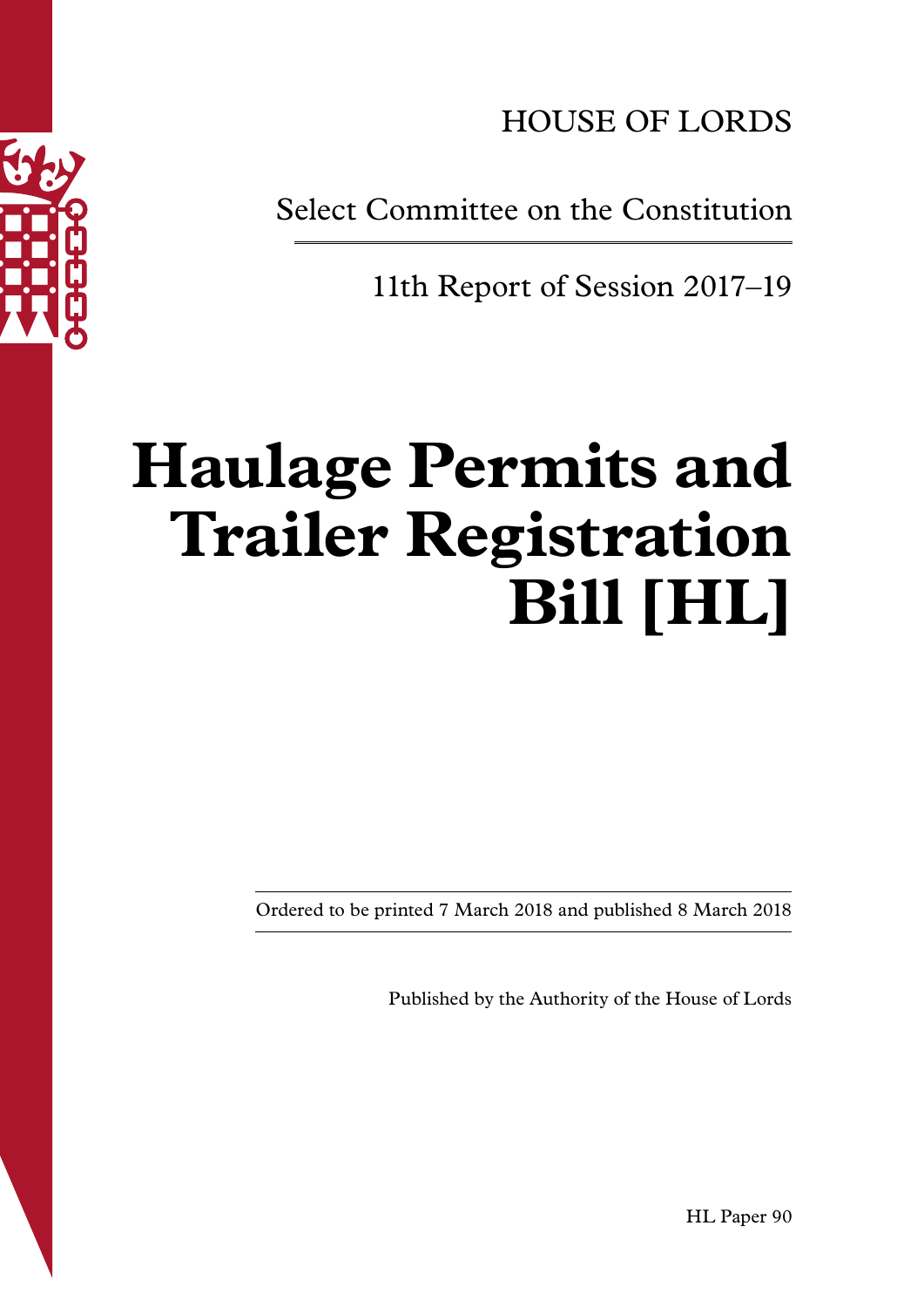#### *Select Committee on the Constitution*

The Constitution Committee is appointed by the House of Lords in each session "to examine the constitutional implications of all public bills coming before the House; and to keep under review the operation of the constitution."

#### *Membership*

The Members of the Constitution Committee are:

| Lord Beith              | Lord Hunt of Wirral                          | Lord Morgan                                 |
|-------------------------|----------------------------------------------|---------------------------------------------|
| <b>Baroness Corston</b> | Lord Judge                                   | Lord Norton of Louth                        |
| <b>Baroness Drake</b>   | Lord MacGregor of Pulham Market Lord Pannick |                                             |
| Lord Dunlop             | Lord Maclennan of Rogart                     | <b>Baroness Taylor of Bolton (Chairman)</b> |

#### *Declarations of interests*

A full list of Members' interests can be found in the Register of Lords' Interests: [http://www.parliament.uk/mps-lords-and-offices/standards-and-interests/register-of-lords](http://www.parliament.uk/mps-lords-and-offices/standards-and-interests/register-of-lords-interests)[interests](http://www.parliament.uk/mps-lords-and-offices/standards-and-interests/register-of-lords-interests)

#### *Publications*

All publications of the committee are available at: <http://www.parliament.uk/hlconstitution>

#### *Parliament Live*

Live coverage of debates and public sessions of the committee's meetings are available at: <http://www.parliamentlive.tv>

#### *Further information*

Further information about the House of Lords and its committees, including guidance to witnesses, details of current inquiries and forthcoming meetings is available at: <http://www.parliament.uk/business/lords>

#### *Committee staff*

The current staff of the committee are Matt Korris (Clerk), Nadine McNally (Policy Analyst), Lloyd Whittaker (Committee Assistant). Professor Stephen Tierney and Professor Mark Elliott are the legal advisers to the Committee.

#### *Contact details*

All correspondence should be addressed to the Constitution Committee, Committee Office, House of Lords, London SW1A 0PW. Telephone 020 7219 5960. Email [constitution@](mailto:constitution@parliament.uk) [parliament.uk](mailto:constitution@parliament.uk)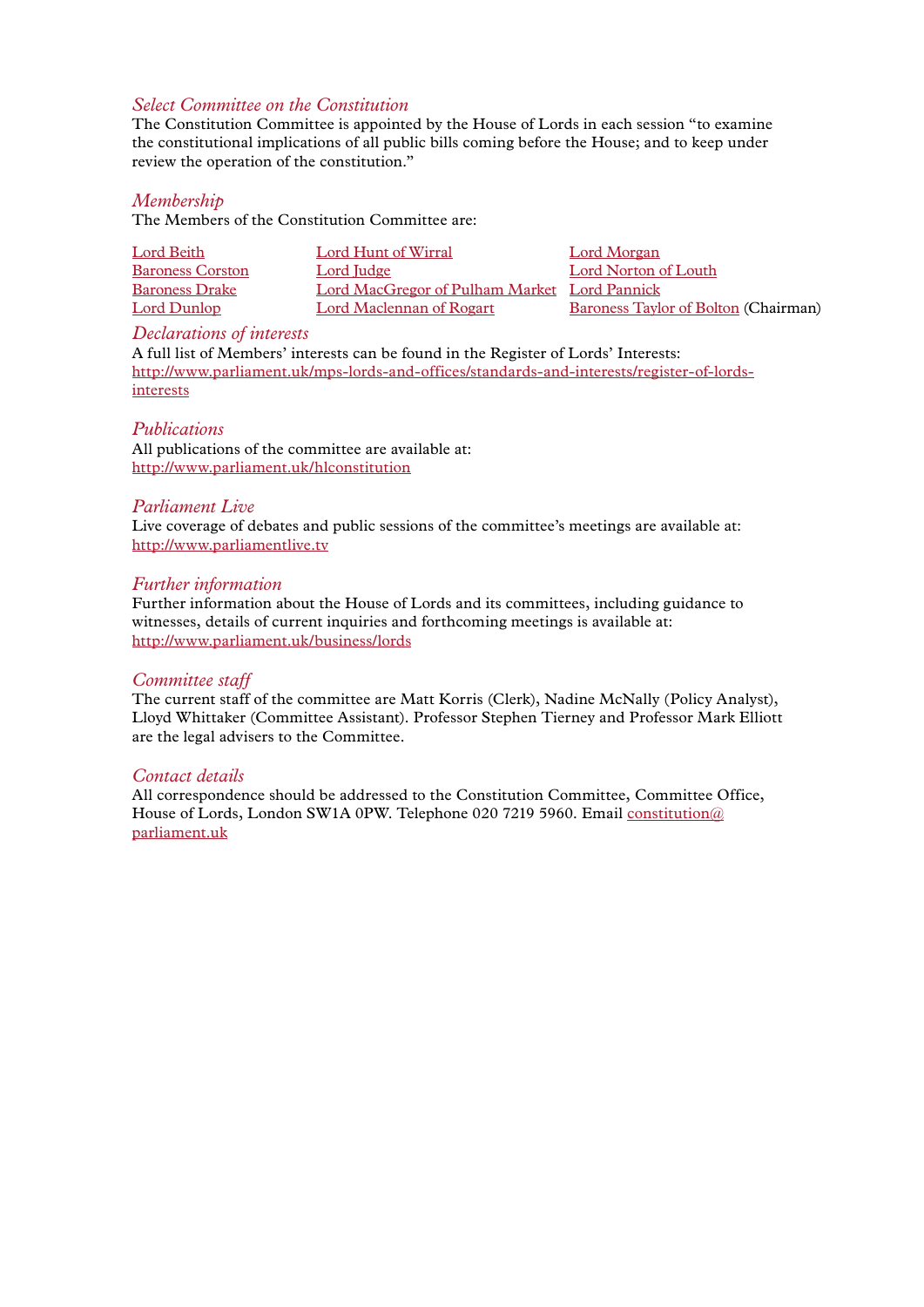# **Haulage Permits and Trailer Registration Bill [HL]**

## **Introduction**

1. The Haulage Permits and Trailer Registration Bill [HL] was introduced in the House of Lords on 7 February 2018. Its second reading took place on 27 February. The Bill makes provision to support UK hauliers to continue to operate internationally after the UK leaves the European Union.

### **Framework legislation**

- 2. The Bill is a framework bill. It gives broad powers to the Secretary of State, by regulations, both to introduce administrative systems for haulage permits and for a trailer registration scheme. Much of the detail on how these regimes are to be put in place is left to secondary legislation. In the absence of policy detail or illustrative regulations, it is not at all clear how these powers will be used or indeed whether they will be used. The Delegated Powers and Regulatory Reform Committee (DPRRC), in its report on the Bill, described it as "wholly skeletal, more of a mission statement than legislation."1
- 3. The UK's departure from the European Union may require the Government to make new law and enable new regimes at short notice, depending on the outcome of the Brexit negotiations and any new relationship agreements. However, **bills that grant broad powers to ministers, on the basis of no clear policy, are difficult for Parliament to scrutinise and present a fundamental challenge to the balance of power between Parliament and the executive.**
- 4. The DPRRC recommended that some of the powers in the Bill, particularly those which may prove unnecessary, should be subject to sunset clauses, extendable if necessary.2 **We agree with the Delegated Powers and Regulatory Reform Committee that the inclusion of sunset clauses would mitigate the constitutional concerns raised by the broad powers in the Bill and the uncertainty as to how they might be used.**

# **Delegated powers and criminal offences**

- 5. The DPRRC noted that all the powers in the Bill are subject to the negative procedure. It proposed a sifting procedure be established for regulations under clauses 1 and 2, such that instruments that require greater parliamentary scrutiny can be upgraded to the affirmative procedure.3 **We agree with the Delegated Powers and Regulatory Reform Committee that the Bill should include a sifting process for instruments made under it.**
- 6. We draw particular attention to clauses 8 and 17, which allow for the creation of criminal offences by regulation subject to the negative procedure. Although the proposed offences will be of a minor nature, given the lack of policy detail, it is difficult to assess the significance of these powers.

<sup>1</sup> Delegated Powers and Regulatory Reform Committee, *[Haulage Permits and Trailer Registration Bill](https://publications.parliament.uk/pa/ld201719/ldselect/lddelreg/84/8402.htm) [\[HL\]](https://publications.parliament.uk/pa/ld201719/ldselect/lddelreg/84/8402.htm)* (15th Report, Session 2017–19, HL Paper 84), para 2

<sup>2</sup> *Ibid*., paras 8 and 15

<sup>3</sup> *Ibid*., paras 9 and 13